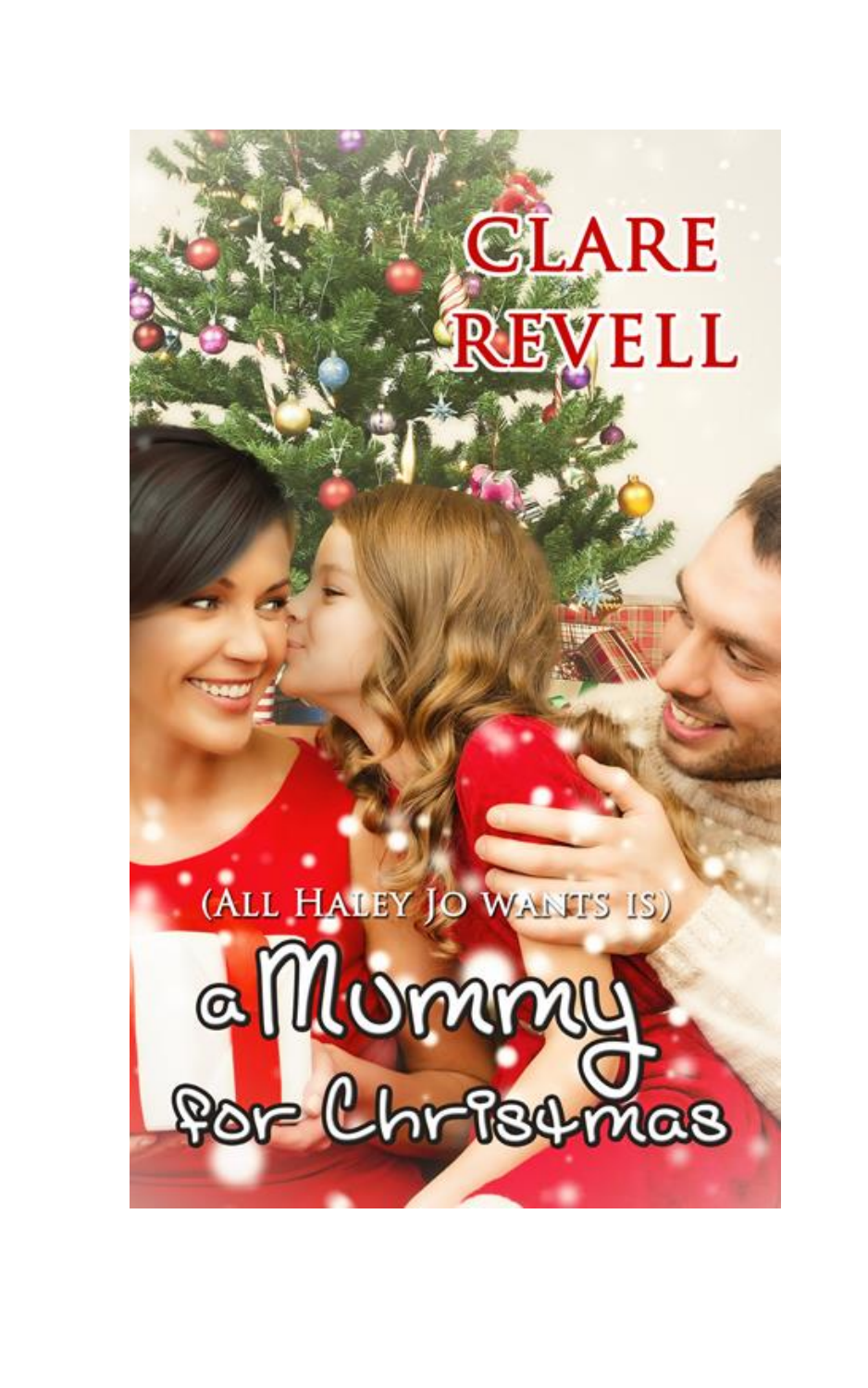# A Mummy for Christmas

Clare Revell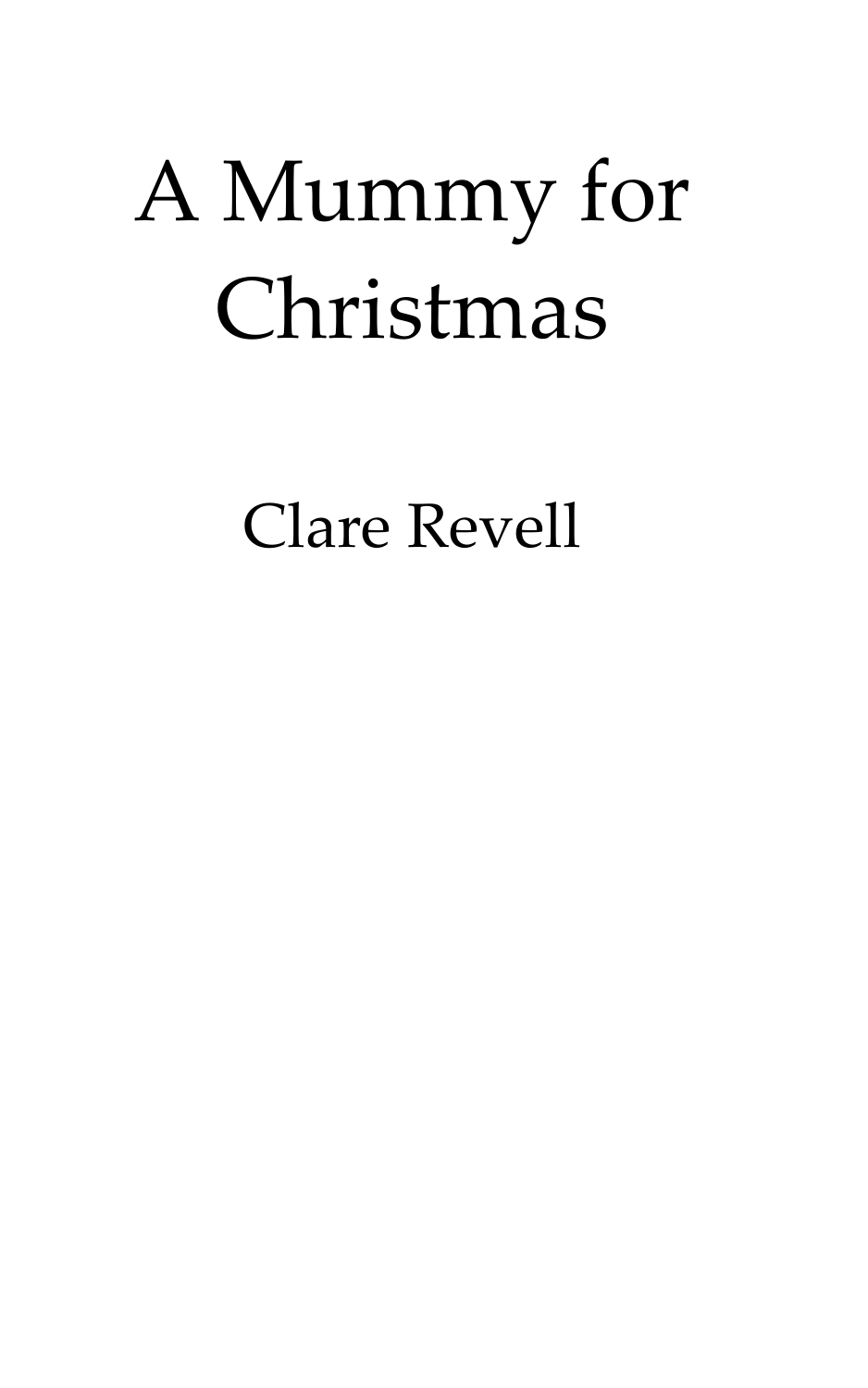This is a work of fiction. Names, characters, places, and incidents either are the product of the author's imagination or are used fictitiously, and any resemblance to actual persons living or dead, business establishments, events, or locales, is entirely coincidental.

#### **A Mummy for Christmas**

#### **COPYRIGHT 2015 by Clare Revell**

All rights reserved. No part of this book may be used or reproduced in any manner whatsoever without written permission of the author or Pelican Ventures, LLC except in the case of brief quotations embodied in critical articles or reviews.

eBook editions are licensed for your personal enjoyment only. eBooks may not be re-sold, copied or given to other people. If you would like to share an eBook edition, please purchase an additional copy for each person you share it with.

Contact Information: titleadmin@pelicanbookgroup.com

All scripture quotations, unless otherwise indicated, are taken from the Holy Bible, New International Version<sup>(R),</sup> NIV<sup>(R),</sup> Copyright 1973, 1978, 1984, 2011 by Biblica, Inc.™ Used by permission of Zondervan. All rights reserved worldwide. www.zondervan.com

Cover Art by Nicola Martinez

White Rose Publishing, a division of Pelican Ventures, LLC [www.pelicanbookgroup.com](http://www.pelicanbookgroup.com/) PO Box 1738 \*Aztec, NM \* 87410

White Rose Publishing Circle and Rosebud logo is a trademark of Pelican Ventures, LLC

Publishing History First White Rose Edition, 2015 Electronic Edition ISBN 978-1-61116-525-8 **Published in the United States of America**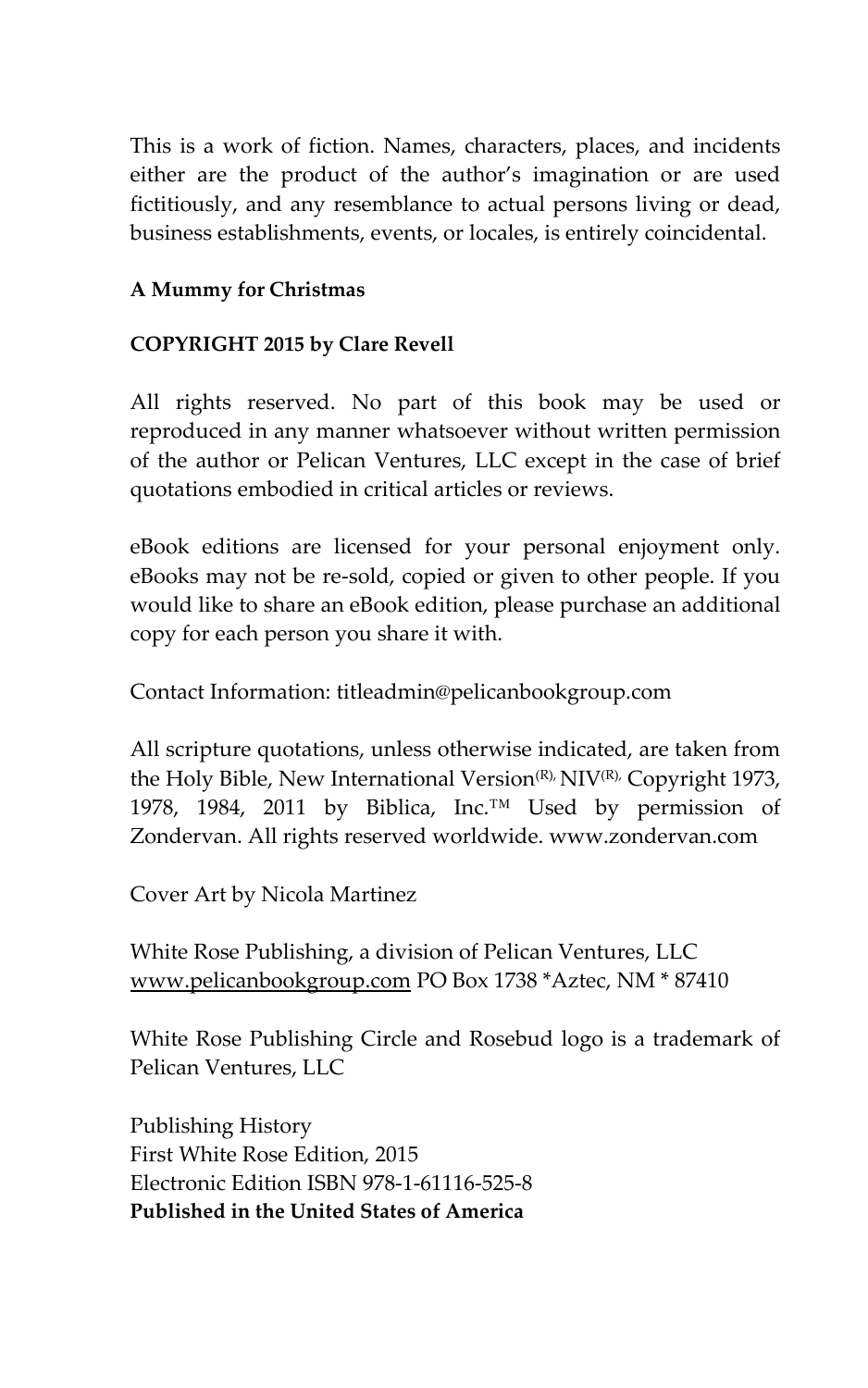# *Dedication*

For Mum and Dad. For always being there, from when I was small, and still being there now. And for the wonderful memories the word Christmas evokes.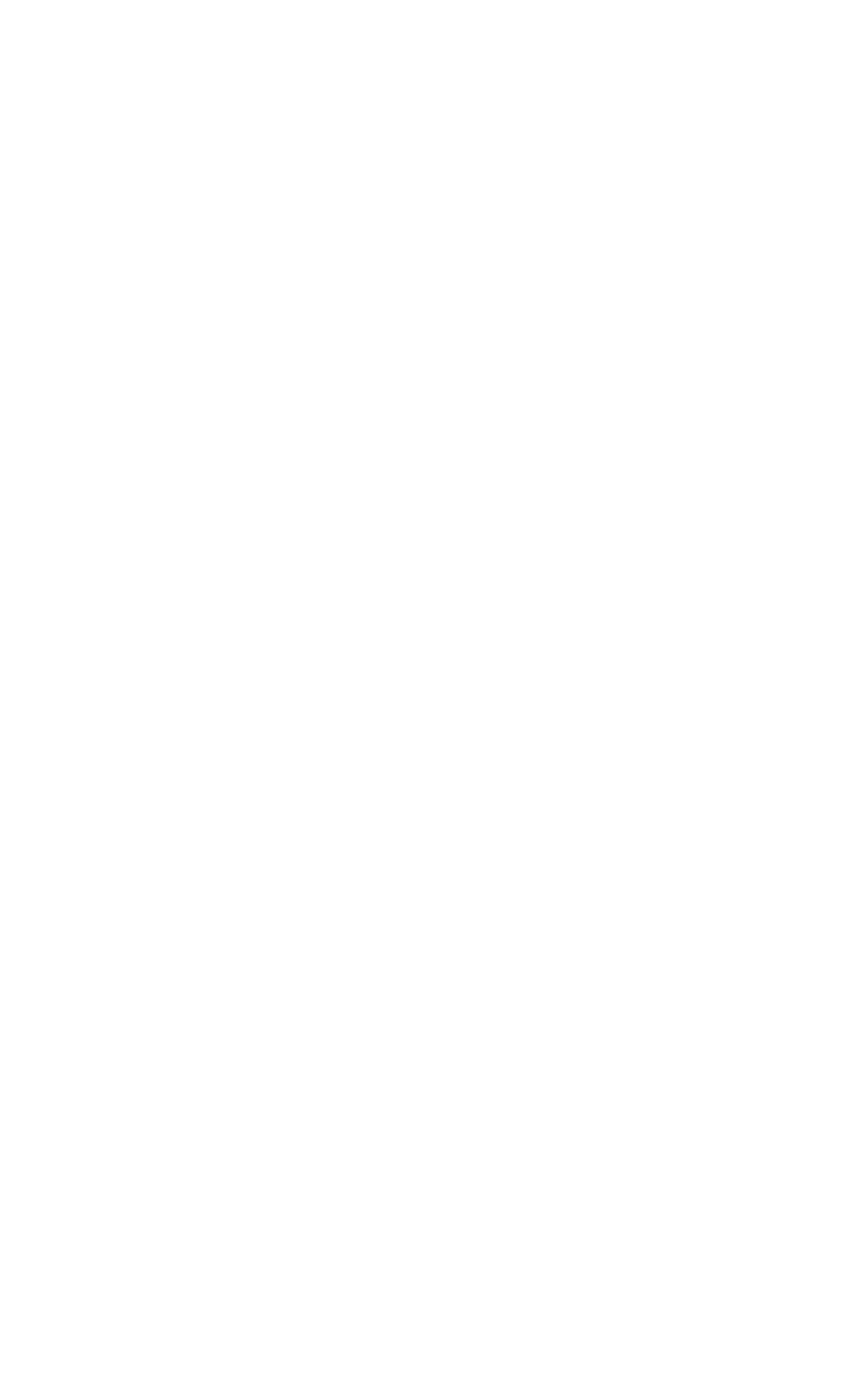# *What People are Saying*

### *Aussie Christmas Angel*

Do you like to visit new places? Do you like Christmas themed stories? Do you enjoy a sweet romance? Then you might want to check out this tale, based on a condensed version of a true story as explained in the author's note at the end of the book. The major take-home value of this short story is a great one! God can use anything and all circumstances to bring about His purposes. ~ JoAnn Carter

## *Fairytale of Headley Cross*

I love being swept away through Revell's writing. She expertly sucks you in and allows you to fall in love with each character as God's love and grace shine brightly. I really enjoyed this short read. It includes romance, excitement, humour, a slight thrill and most importantly, God's word. Great Christmas read. ~ T. Suckoo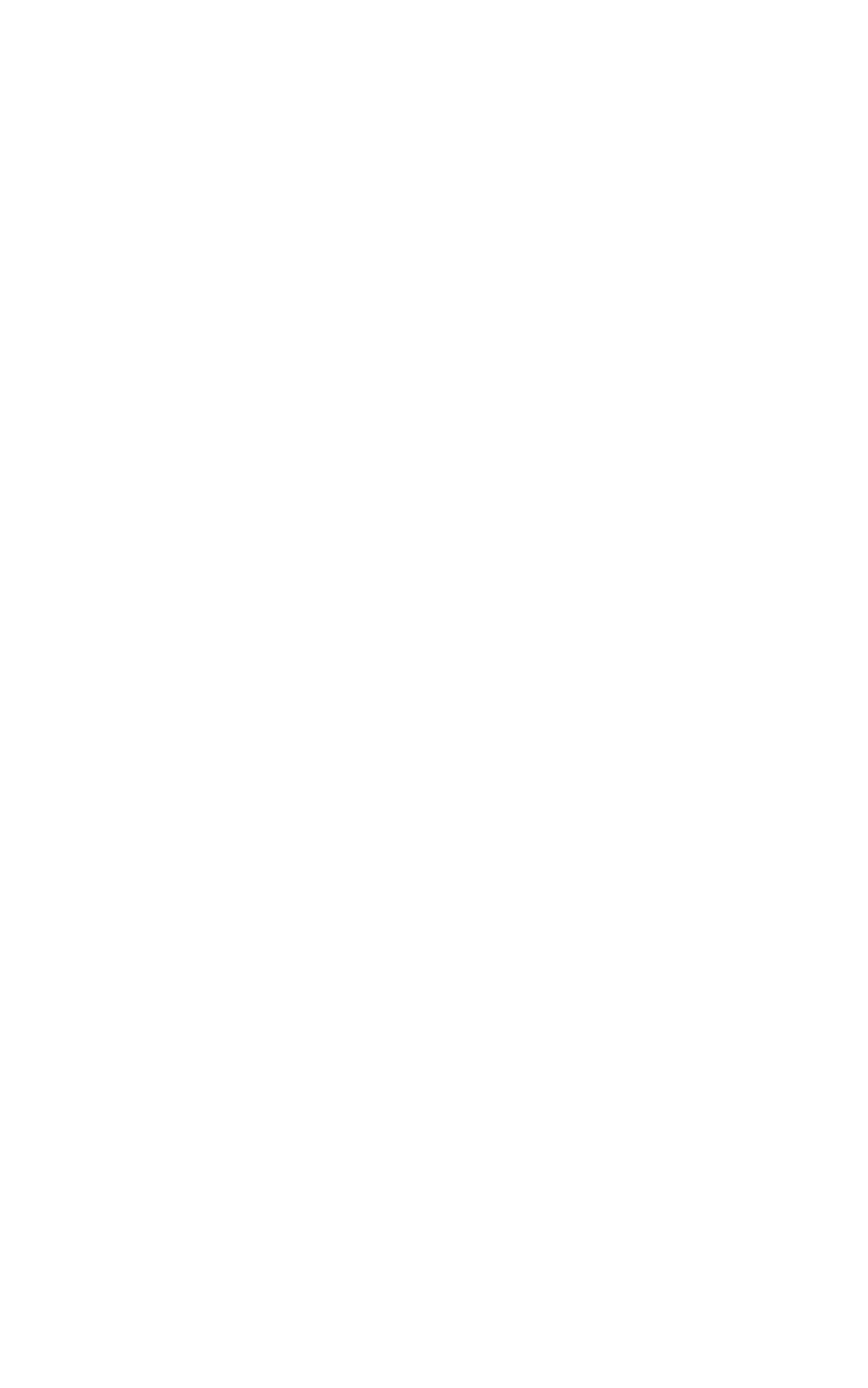# Other titles:

*Season for Miracles Saving Christmas Cassie's Wedding Dress Time's Arrow Kisses from Heaven After the Fire An Aussie Christmas Angel Monday's Child Tuesday's Child Wednesday's Child Thursday's Child Friday's Child Saturday's Child Sunday's Child Fairytale of Headley Cross Shadows of the Past Turned Vegas Vacation Christmas Eva Keepsake Battle of the Flowers November Charlie*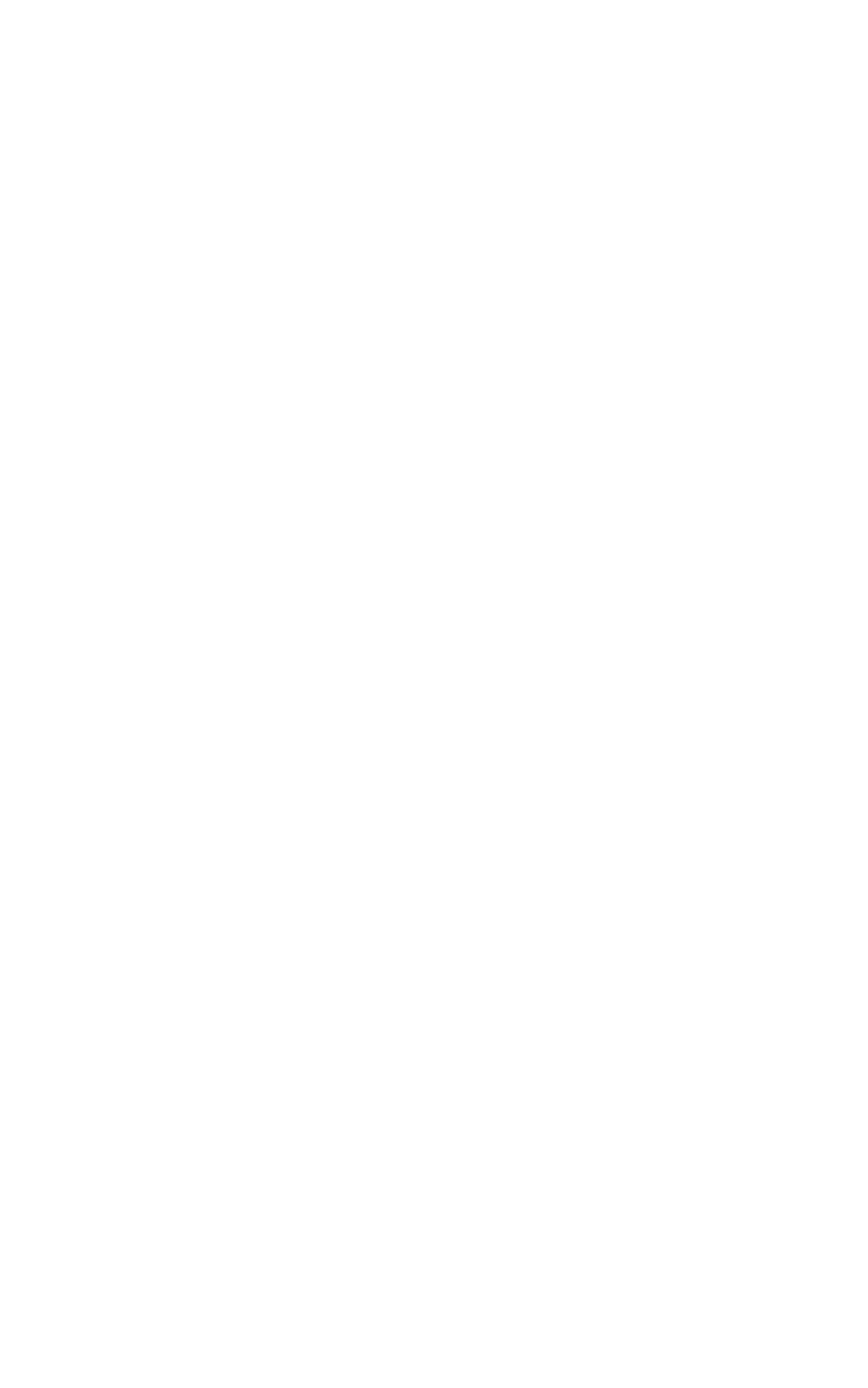# **1**

"Are you sure this is a good idea?" Stan Fuller looked at Mrs. Johnson in despair, desperately praying he'd heard the woman wrong. 'I mean, there must be someone more suitable. I'm really busy in the run up to Christmas, and I've always made it perfectly clear to Haley-Jo that there is no such person as Father Christmas. So having me portray the bloke would be more than a little hypocritical, don't you think?'

Mrs. Johnson, head of Baxter Street Primary School, shook her head. "She doesn't have to know it's you. And you'd be getting me out of a huge fix. Our normal Father Christmas, Mr. Franklin from over the road, had a heart attack last week. He's done every Christmas party for years, and this'll be the first one he's missed. And when I discussed our dilemma with the staff, your name came up several times as the best man for the job."

Stan shifted on his chair. This really wasn't what he'd been concerned about when he'd found the letter in Haley-Jo's book bag summoning, well, inviting him to a meeting in the headmistress's office this morning. He'd imagined Haley-Jo was in trouble. Admittedly she wasn't an easy child. She was eight and precocious, whilst he was a single parent, having to utilize both breakfast and after school clubs to fit in with his day job. Not to mention a succession of holiday clubs over

1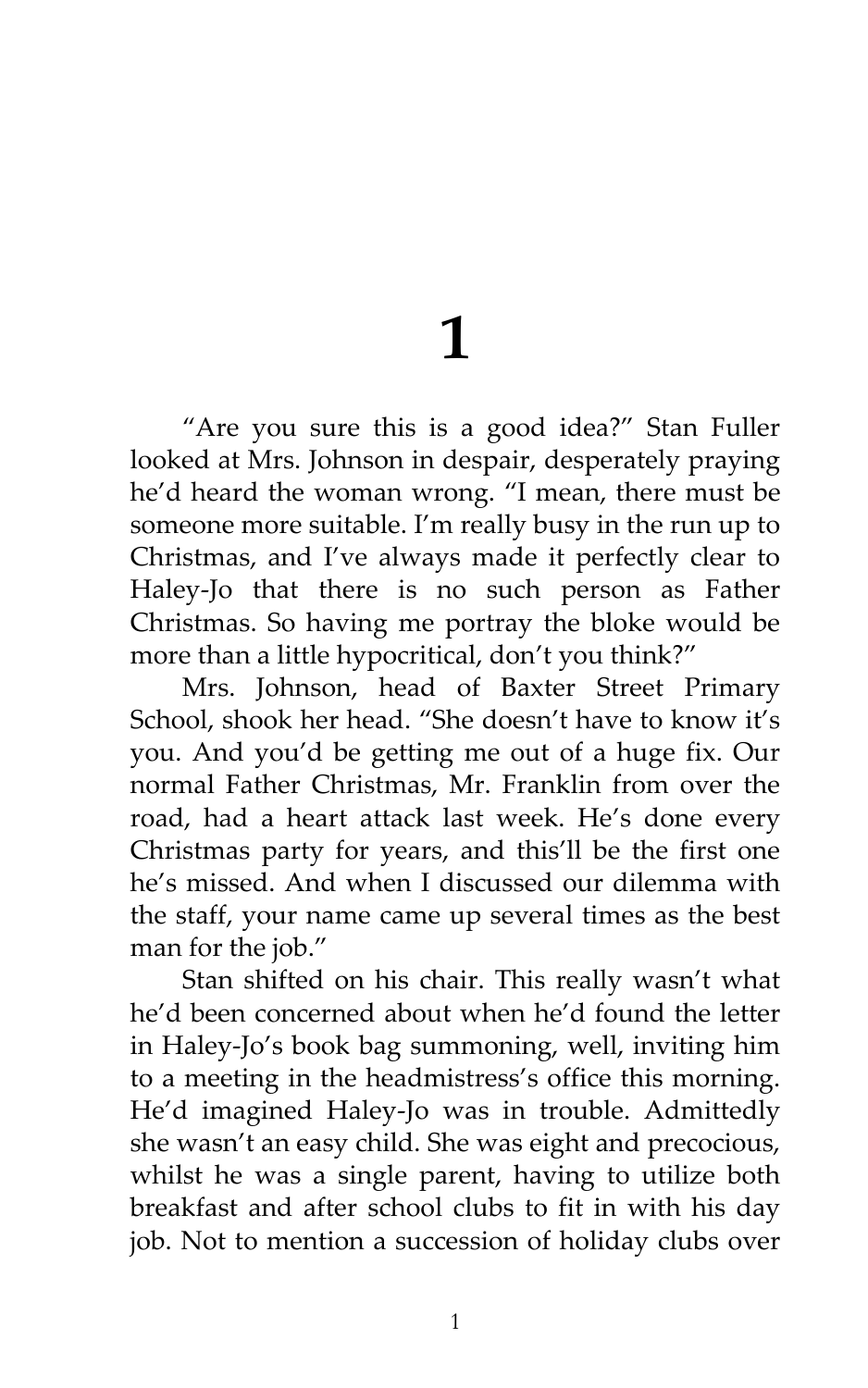the summer when his mother couldn't look after her.

His job as an airline pilot wasn't really conducive to childcare. He only did one or two international flights a month, sticking mainly to the domestic routes, so he'd be home each evening. His mother did a wonderful job on the occasions he was away, and Haley-Jo didn't appear to mind too much. Gifts eased things considerably.

He gazed up at the headmistress and realized that Mrs. Johnson was waiting for an answer. He cleared his throat. "Well, maybe just this once."

'Thank you. The party is the day after tomorrow, and we'll have the costume here ready for you.'

Stan nodded. He'd been railroaded into this, but the school needed his help. What was a bloke to do, but agree? "What time do you need me?"

"Half-past one. That will give you time to change."

He rose to his feet. 'I'll double check with the flight schedule and let you know for sure later today. Now, if that's all, I really do need to be getting into work. I have a flight this afternoon.'

Mrs. Johnson stood and held out a hand. 'Thank you again for agreeing to do this.'

'You're welcome.' He kept the smile plastered on his face as he took her extended hand.

'I've arranged for the local newspaper to cover this. The parents like to see pictures of our activities in the paper, and the kids always love a Christmas party. The photos will also be up on the school website."

'That's great.' The last thing he needed was his face in a Father Christmas suit plastered all over the evening paper and the Internet. The flight crews would tease him for a year and a day over it.

He followed the head teacher down the hallway,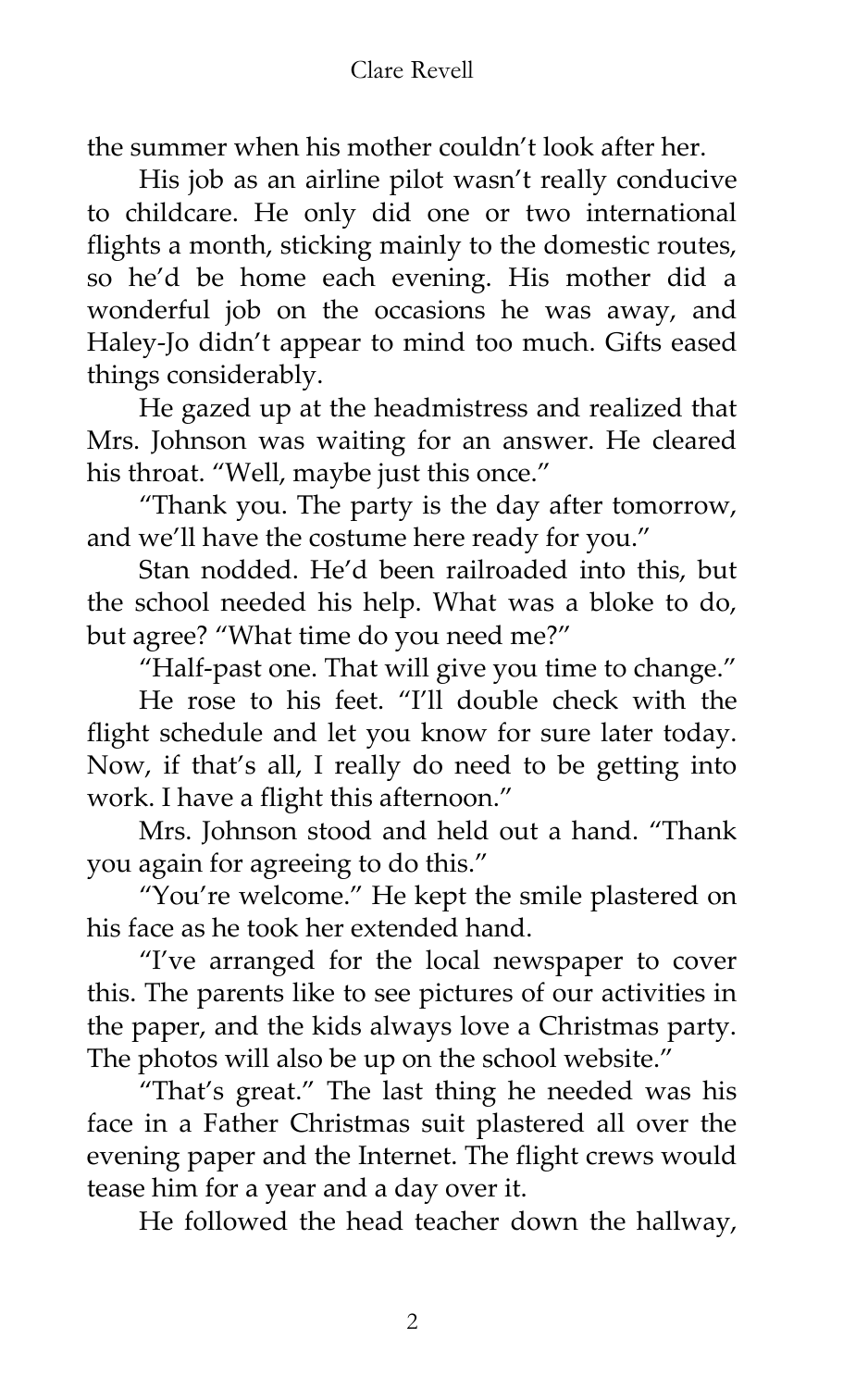hoping he wouldn't see Haley-Jo as the classrooms began to empty for playtime, because that would only cause more questions.

'Daddy?' The enquiring voice rang above the other voices.

Stan sighed. So much for that idea. He turned and made sure the smile was still on his face. 'Hey, sweetheart, fancy seeing you.' He hunkered down and hugged her.

'What are you doing here?'

Stan looked at Mrs. Johnson for a way out. She'd gotten him into this mess after all.

'I needed your father's help,' Mrs. Johnson said. 'I had an important question to ask him.'

'About airplanes?' Haley-Jo asked. 'He's a pilot. He knows a lot about airplanes.'

Stan kissed her. 'You go off and play, and I'll see you tonight. I should be home before you go to bed. Don't forget Gramma is collecting you this afternoon.'

'I won't. She's promised to make toady hole, mash, and sketti for dinner. Shall we save you some?'

'Yes, please.' He stood as she ran off with her friends, stifling a grin as a teacher told them to walk in the corridor. Nothing changed over the years.

Five minutes later he was in the car. Making sure the phone was on hands-free mode, he hit the speedcall button as he headed out of the car park. "Ray, it's Stan,' he said as soon as the call connected. 'I need to rearrange my flight for Thursday. I have to be at the school in the afternoon.'

'Have you any idea how hard it'll be to get someone else at short notice?'

Stan ignored the irritation in his boss's voice. 'Yeah, well, this isn't my idea of fun either. Tell Frank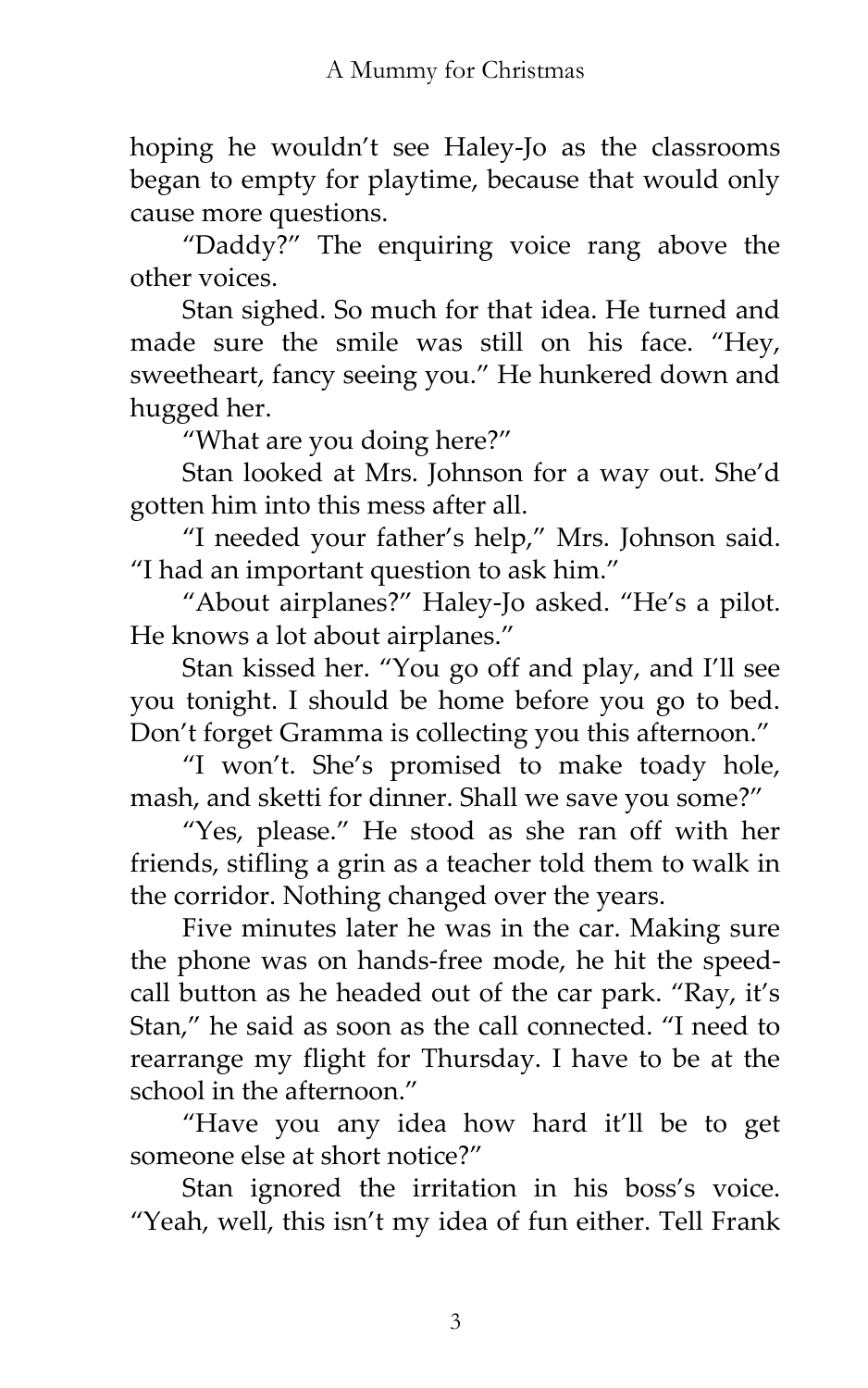I'll do his London to New York on the fourteenth, if he'll do my domestic on Thursday. It'll mean missing the Sunday services the following day, but he's been trying to swap for a while. It's his wedding anniversary, and he wants to spend it with his wife rather than a plane full of strangers."

'I'll ask him. Are you on your way in now?'

'Yes. Traffic permitting, I should be there in half an hour. I'm not due to take off until two, so there is plenty of time.'

'Don't forget Chrissie Anders starts today. She'll be your co-pilot. We thought we'd break her in gently.'

Stan stifled a groan. 'How come I always get the newbies?'

'Because you're the best there is, Stan, you know that. Drive safe and I'll see you when you get in."

 $\sim^*$ 

Carly Jefferson pushed her chair away from her desk. She needed coffee and lots of it. What was it about Christmas that brought all the crazies out of the closet? She thought she'd seen the last of that when she left Cardiff for somewhere more provincial. Apparently not.

Bramley, a tiny little village in the middle of the English countryside, seemed to have as many nut jobs as anywhere else. The only thing it lacked was murders and burglaries. The most exciting things that happened around here were cheating in the bake off at the village fete, the ongoing theft of garden gnomes, and the recurrent issue of dog poop in the wrong places.

Today's front page consisted of…well, nothing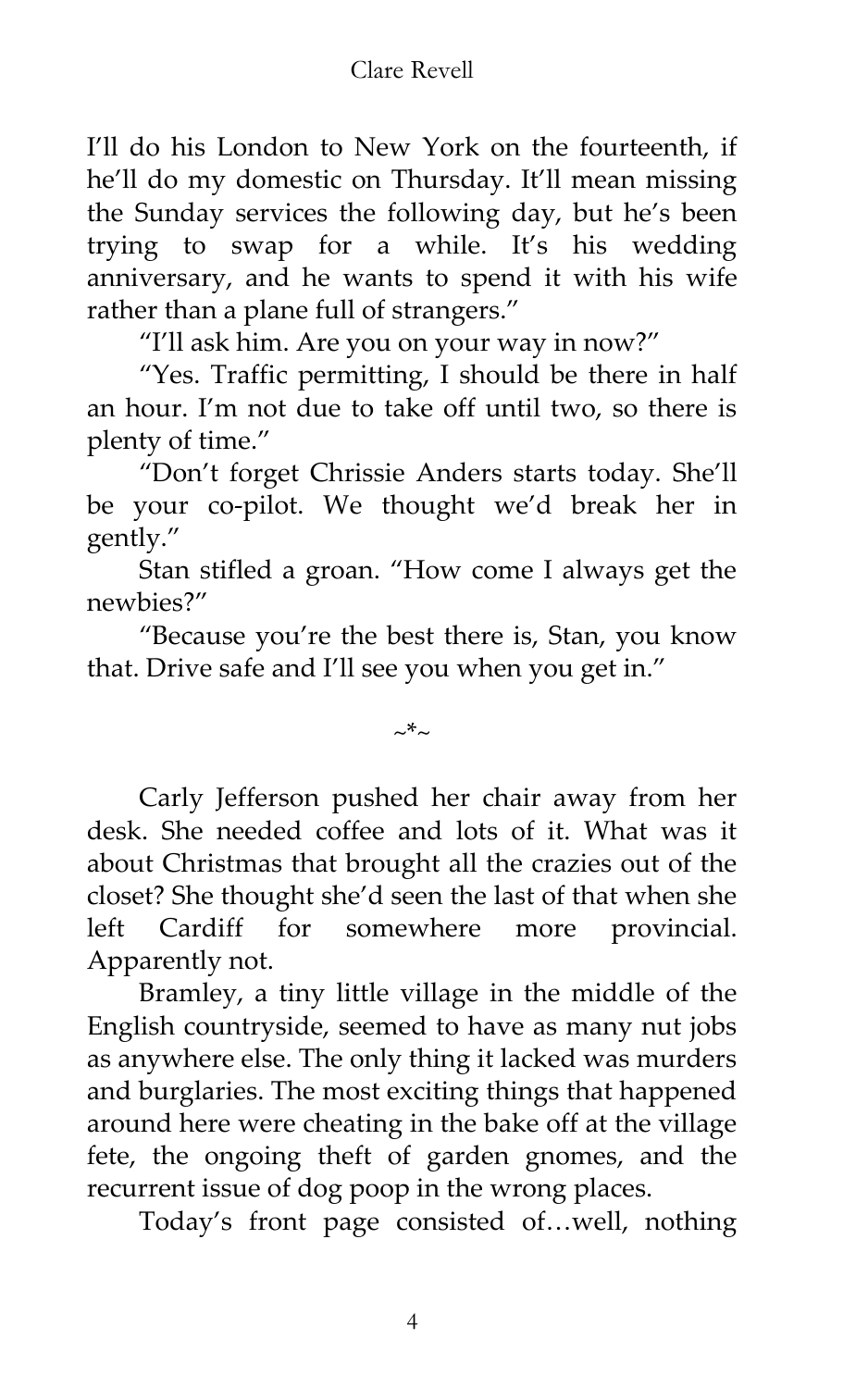she'd written. As always her stuff was confined to page seven or page fifteen. Page seven was a thrilling article on the history of the local library. And page fifteen was what her mother called the hatched, matched, and dispatched. Or births, marriages, and death announcements.

For once she'd like a story she could get her teeth into. Something dramatic and heart rending like finding the child she gave up for adoption. That was why she'd become a reporter.

But who was she trying to kid. She stood the same chance of finding her daughter as she did repairing the shattered relationship with her mother, which was as likely as an asteroid strike. She just needed to get on with her life as it was. Single. Alone. But with a career she could be proud of. Well, kind of proud. A career, at any rate.

Carly refilled her cup and leaned against the counter. Her gaze roamed around the newsroom. Everyone sat busy at their desks, trying to make their deadlines.

'Slacking off?'

She jumped as the chief editor, Marc Delfraitus, appeared beside her. Was the bloke omniscient or something? "No, just a quick coffee. My articles are both done, early as it happens, and in your inbox on your desk, and in your e-mail.'

'Good. I have another assignment for you. The primary school is having Father Christmas visit on Thursday. Take a camera. I want lots of photos and a nice write up. And see what the kids want for Christmas. Maybe we can make one of the wishes come true."

'Such as?'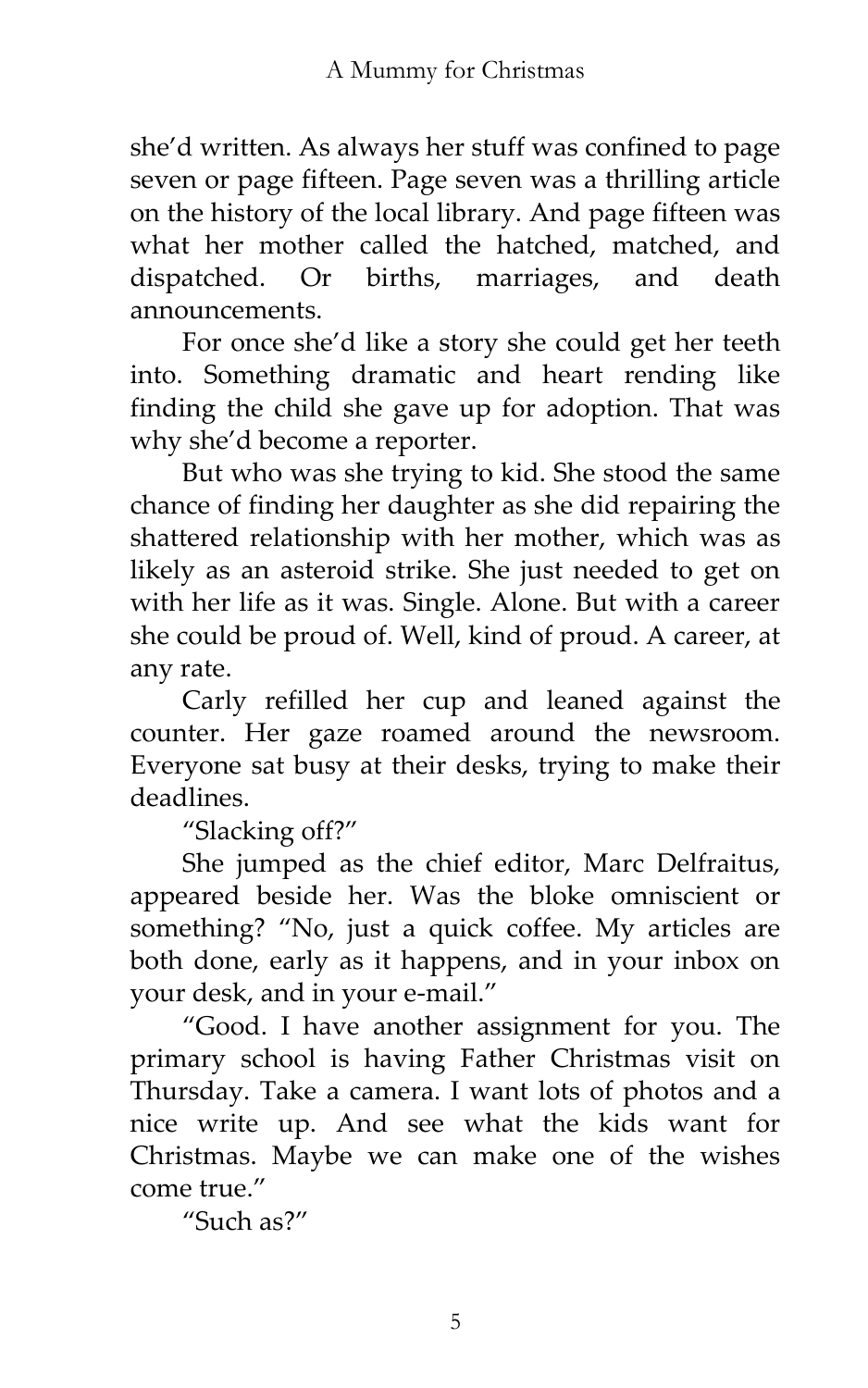'I don't know. See what the kids ask for. We can't grant everything, but see what happens on the day. The budget might run to a bike or princess dress or something. Make a note of their names and what they ask for. Or get them to write letters to the big guy in the red suit. Bring them back here, read them, and make sure you get photos of the ones we might be able to help.'

 $^{\prime\prime}$ OK $^{\prime\prime}$ 

He nodded. 'Start by doing some background on the school, get an interview with the head teacher, that kind of thing. We run that tomorrow and then the big article on Friday. You might even get center spread if it's good.'

Carly's heart leapt. "Really? Center pages?"

'It might even go to four pages. Just get the story and photos.'

She nodded, barely able to contain her excitement. 'Sure.' She hurried back to her desk, feet not even touching the ground. This was big. No, more than big. This was huge, with a capital *H*. The school often used the paper to cover events—harvest festival services, summer fairs, and so on. If she did a good job now, then maybe the school would use her again.

Bringing up the school website on her computer, Carly browsed quickly and then picked up the phone. First port of call would be the head teacher for a background story and photos of the Christmas decorations and so on up in the school already. Then prepare for her *piece de resistance*. The Christmas party.

What kinds of things did kids want for Christmas anyway? She wouldn't know.

Dolls or bikes maybe? Computer games. The latest in CDs or DVDs or clothes. Mobile phones probably.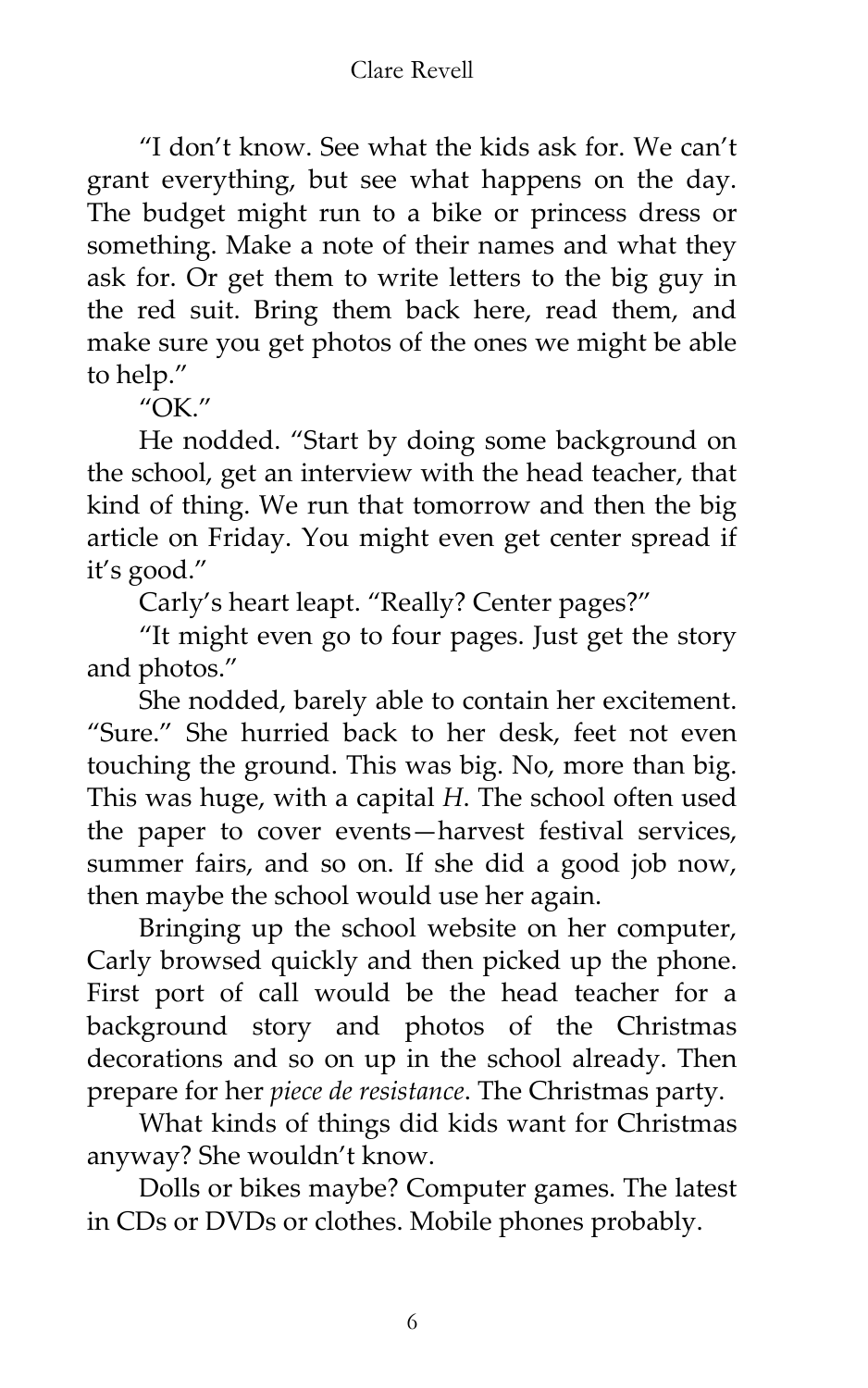Carly closed her eyes. The child she'd never seen and never held would be eight by now. She pressed her fists into her eyes, determined not to cry. There was nothing she could do about it. She'd lost her husband and daughter without a chance to say goodbye to either of them. And once she'd found out her mother's part in the whole sorry affair, she'd effectively lost her, too. They hadn't spoken in the years since and never again would be too soon for her liking.

The voice on the other end of the phone brought her back to the present with a jump.

'Yes, I'm here, sorry. My name is Carly Jefferson, and I'm calling from the *Bramley Herald*. I was wondering if I could come over and have a few words with Mrs. Johnson about the history of the school for an article I'm writing in the run up to your Christmas party on Thursday. And if possible, speak to some of the children about what they want for Christmas.'

She tapped her pen on the desk and then grinned at the head mistress's response.

'I'll be right over. Thank you so much.' Slamming down the phone, she grabbed her bag and notebook. Slinging the camera strap over her head, she headed for the door. She might even make the three o'clock deadline for tonight's press run.

Stan sat on Haley-Jo's bed and looked at her. 'So how was school?'

'There was a reporter this afternoon. She was pretty.'

He smiled. 'You think most women are models of

7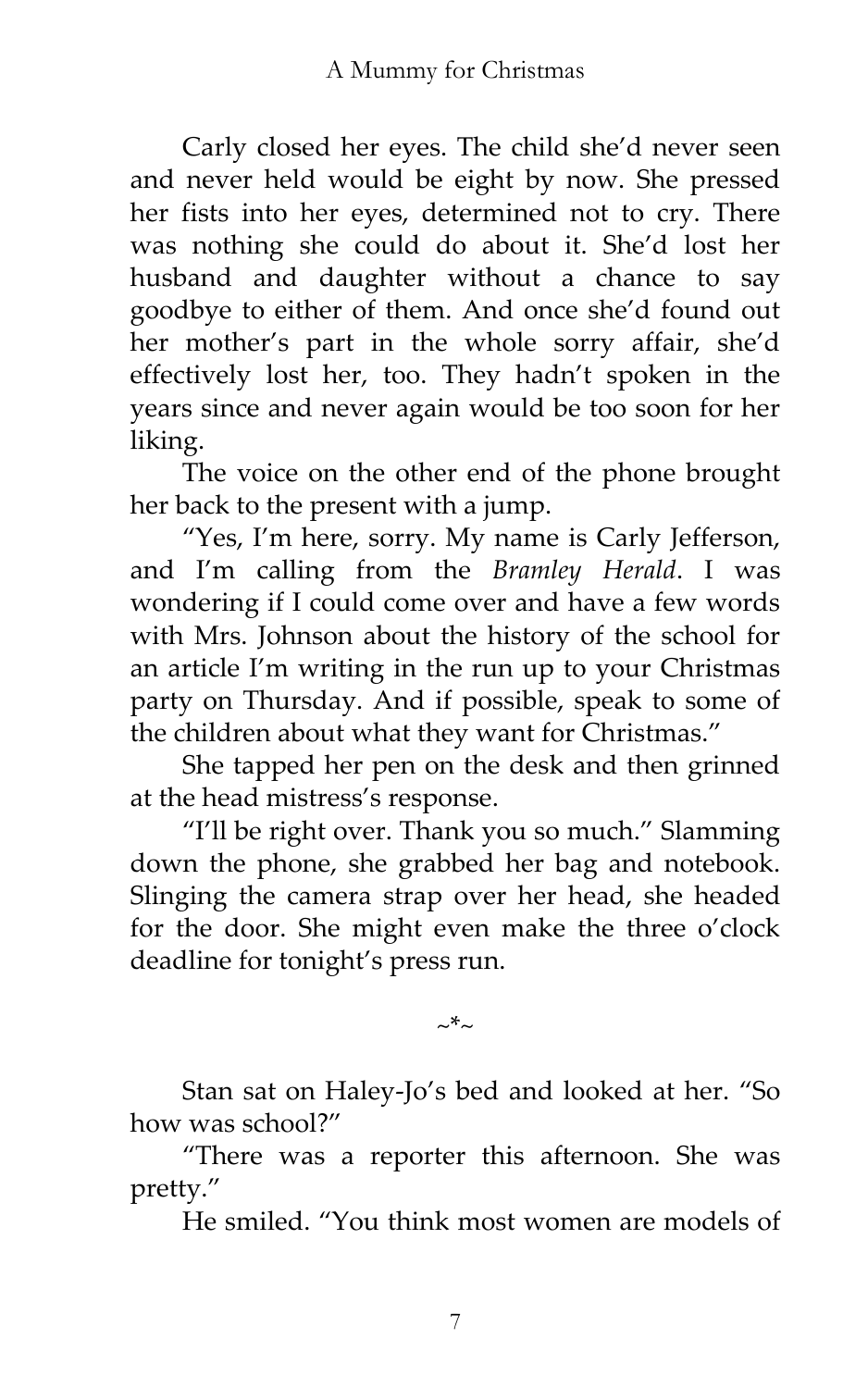some description.'

She giggled. 'That's because we are all pretty inside. You know that. She asked all sorts of questions about Christmas and what we wanted or hoped Father Christmas would bring.'

His interest piqued. 'Really? And what did you ask for, because I have no idea what to get you.'

Haley-Jo shook her head. 'Not telling, and I didn't tell her either. But I did point out that Christmas was Jesus' birthday, and I'd be going to church with you if you weren't working.'

Stan hugged her. 'I have the whole of Christmas off once I get back from work on the twenty-third.' He paused. 'Do you believe in Father Christmas?'

She shrugged. 'I don't know. You always said he's a myth. Believing in an invisible God is one thing, and I do have an invisible unicorn, too, but everyone else says it's safer to believe in Father Christmas even if it's just in December in case he didn't leave any presents. I really don't want to be the only person in the world who wakes up to nothing."

He tweaked her nose. 'Not that that's likely to happen.'

She tilted her head. 'But is that like believing in God just in case you die in surgery or in a car wreck like Mummy?'

Stan caught his breath. He had no idea what to say. Talking about Julie was hard on a good day, but when asked bluntly like that was impossible. His insides curled up into a tight ball. 'You shouldn't believe in God just in case. God is for life, not just for Christmas<sup>"</sup>

She smiled. "And better than a dog."

Stan nodded. That child paid way too much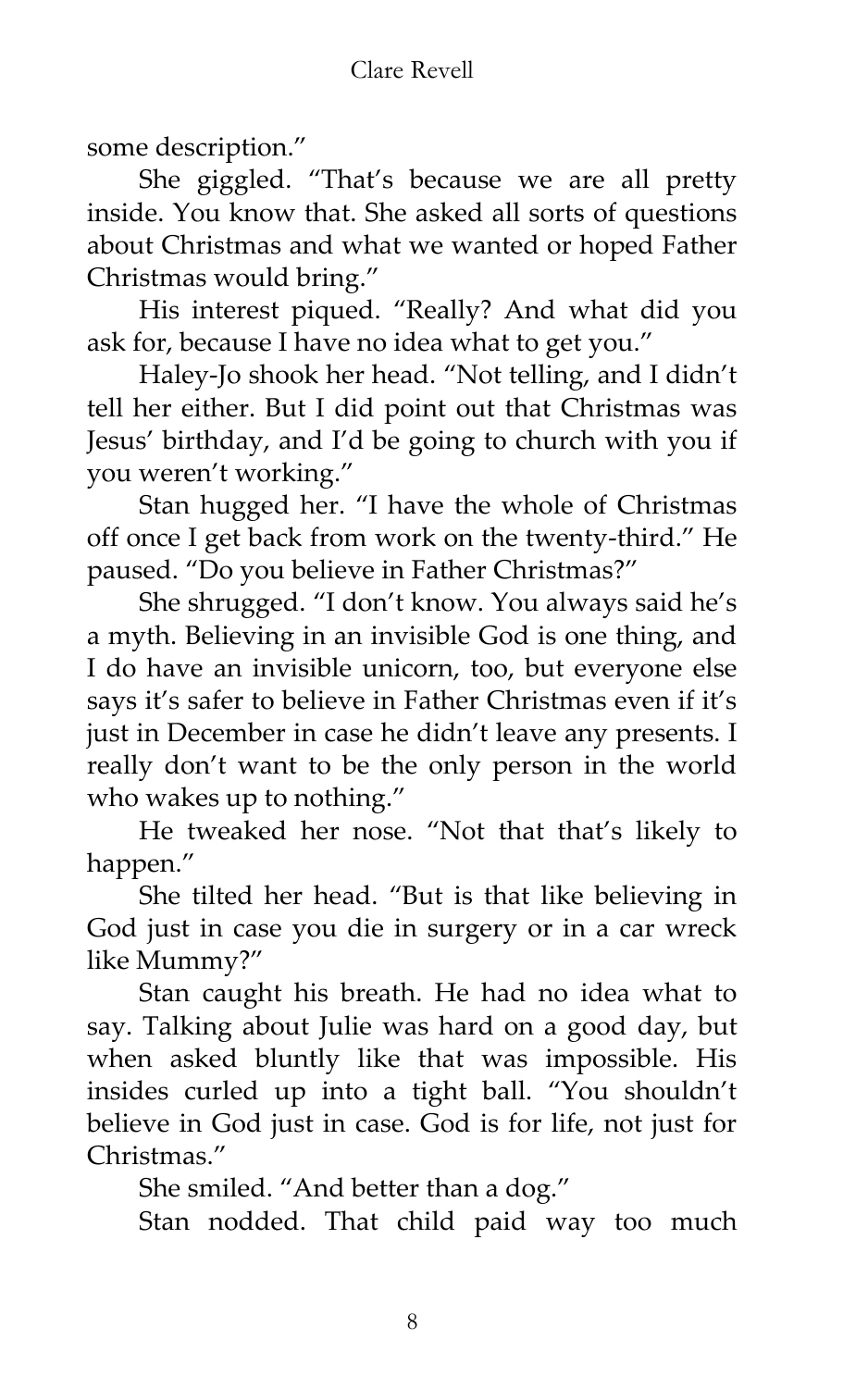attention to things she'd heard on the TV. 'Exactly. Now say your prayers.' He watched as she obediently put her hands together and closed her eyes. His eyes stung and he rubbed a hand across them. Oh, if only he had the faith of a child. It'd make things so much easier at times.

 $\sim^*$ 

Stan eased the red coat over the padding around his stomach and sighed. He looked a total prat. Never mind felt like one. He really hoped no one with a camera was going to be there. Only there would be. He'd forgotten for a moment that someone from the press was coming.

He pulled the belt tight. "OK, there are Dasher and Dancer, Prancer and Vixen, Cupid and Comet, Donner and Blitzen and….' He paused counting on his fingers. 'I thought there were nine. That's only eight.'

'There *are* nine. You forgot Rudolph.' A Welsh voice from behind him almost rang with laughter. 'Some Father Christmas you'll make if you can't remember all your reindeer.'

He spun around to find himself face to face with a woman almost his height.

Her long dark hair hung over her shoulders, brown eyes sparkled, and her ample figure was highlighted by her red Christmas jumper, black jeans, and knee length boots.

'First day on the job,' he said holding out a hand. 'I normally fly planes not sleighs. Stan Fuller.'

'Carly Jefferson.' Her touch was cool and short. Her smile showed a tiny gap between her front two teeth. 'Reporter. I'm here to cover the party and your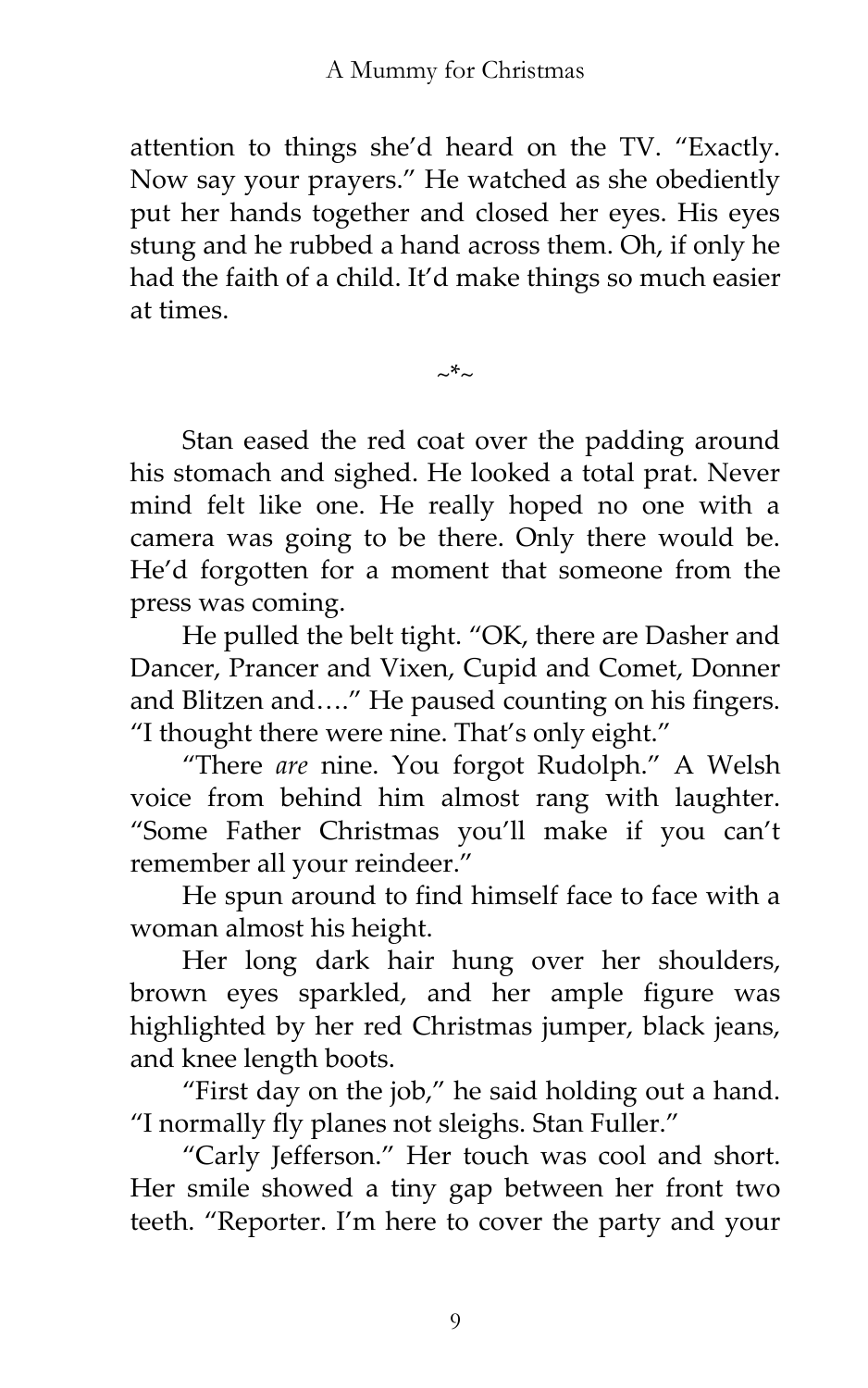encounters with the children. All the parents have signed releases for the photos—'

'Have they?' he interrupted, knowing he'd never received a letter about this.

The reporter nodded. 'Yes. Either signed by parents or guardians. Mrs. Johnson made sure of that. I'm assuming you don't have any objections to me using your photo?"

He sighed. It didn't look like he had a choice. 'Just make sure I'm in full costume, Miss Jefferson.'

'Please, call me Carly.'

'OK, Carly. I can't afford anyone finding out it's me underneath this costume. Especially my daughter.'

'What's her name?'

'Haley-Jo. She's eight.'

Carly nodded. 'I remember meeting her a couple of days ago. Really cute kid. She told me that Christmas is about Jesus, not presents.'

Stan grinned. 'That's my girl.' He pulled on the hood and the beard. "How do I look?"

'Fine. May I?' She waved the camera at him.

He nodded and, shoving down any embarrassment he felt, posed for her while she took a few photos.

Carly smiled. 'Thank you. OK. I'd best get out there. Now the reindeer are?"

Stan recited them perfectly, including Rudolph, and then took a deep breath. Flying a fully laden jet liner was much easier than this. He could hear the children's voices echoing down the hallway, screaming and calling in delight as they played party games in the hall. He hoped Haley-Jo's princess hat had remained intact. He'd had to staple the streamers in twice before she'd left for school, and he'd only make the cone hat